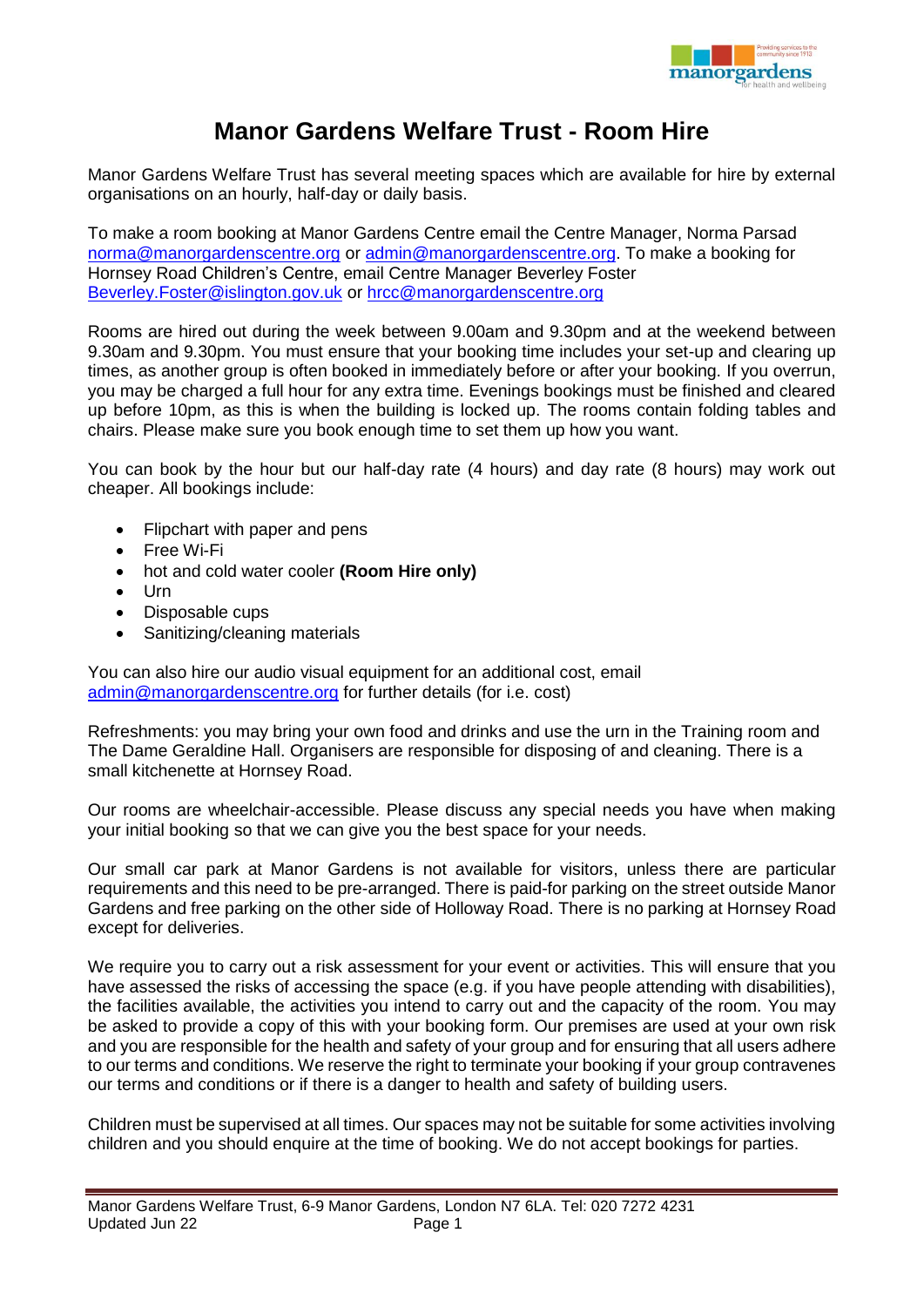

For regular users and for some activities, this may require public liability insurance. We may require to see a copy of your public liability insurance, to be enclosed with your booking form. We reserve the right to refuse a booking if the risk assessment and insurance are not made available.

Our Fire Evacuation Plan is available in all rooms and next to the doors. Our fire alarms are tested at 10am every Wednesday morning at Manor Gardens and 7.40am every Friday at Hornsey Road. If you hear the alarm at any other time, you are responsible for arranging the evacuation of your group to the muster point in a safe and timely manner. Please familiarise yourself with the instructions and make your group aware of the fire exits. Fire exits must be unobstructed at all times.

We expect you to leave the room in a clean and tidy state, ready for the next person. If the room is not left in a satisfactory condition, Manor Gardens Welfare Trust may charge a minimum of £50 towards the cost of cleaning. We provide bin bags and cleaning equipment in each room to enable you to clear up properly. Tables and chairs must be stacked away. All urns, heaters, air conditioning and other appliances must be turned off at the socket. All windows must be closed and the doors locked.

Manor Gardens Welfare Trust is a secular and non-campaigning charity. We reserve the right not to rent space to organisations who contravene our equal opportunities policy.

Costs are detailed in Room Hire charges at the end.

We will consider reduced costs for community groups with limited funding; please enquire in regard to this.

# **ROOM HIRE TERMS AND CONDITIONS**

### General Conditions of Letting

Definitions:

"The Hirer" means the person signing the contract for hire. Where an organisation is named in the contract that organisation shall also be considered the hirer and shall be jointly liable with the person who signed the contract.

"The Premises" means the building or part of the building booked and referred to in the contract "The period of hire" means the date(s) and time(s) for hire referred to in the booking form, contract and other correspondence.

"The Authorised Officer" means the MGWT Centre Manager or any person or persons nominated by him/her.

#### GENERAL CONDITIONS:

- 1. The hirer shall not use the premises, or permit the premises to be used for any other purpose other than for the purpose or purposes specified in the contract. The hirer will be responsible for the conduct and behaviour of all people attending their event.
- 2. The hirer shall take good care of, and shall not cause any damage or permit any damage to be done to the premises, or any part of the premises or the fixtures, fittings and equipment on the premises or to any part of the building of which the premises form part or any other building or structure within the curtilage of the building, and any damage caused or permitted by the hirer, his/her servants, agents, contractors or any other person resorting to the premises by reason of his/her hire of them shall be made good by MGWT at the cost to the hirer and the hirer shall inform the Centre Manager of any such damage as soon as practical and the hirer shall confirm it in writing within 24 hours of its discovery. The cost of such damage shall be certified by the Authorised Officer whose decision shall be final.
- 3. The hirer shall be liable for and shall indemnify MGWT again all actions, proceedings, claims, damages, charges, costs, expenses whatsoever brought or made against MGWT in respect of any damage, theft or loss of property, goods, articles or things placed, deposited,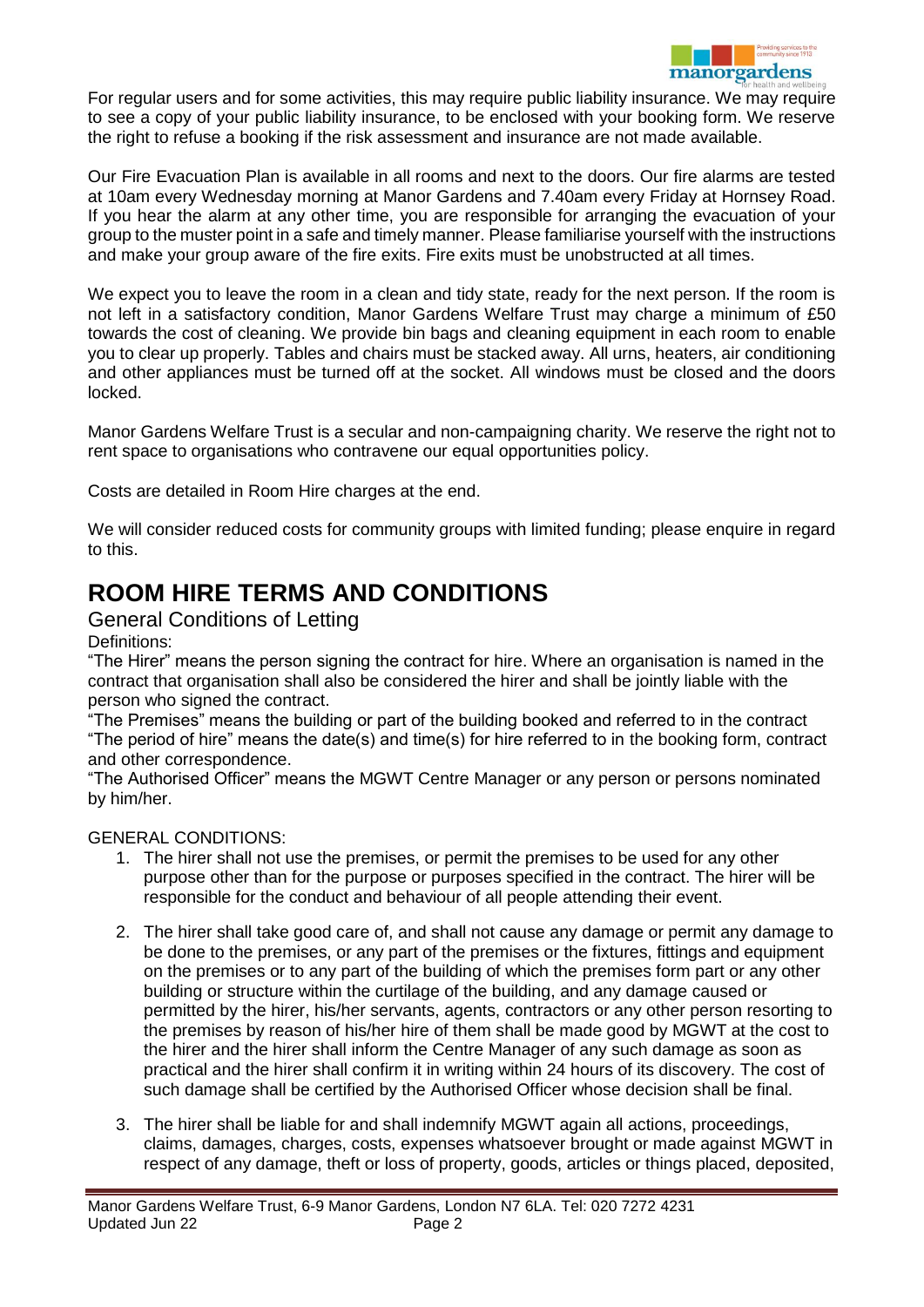

brought into or left upon the premises or other part of the building of which the premises forms a part either by the hirer for his use or by any other person using the premises by reason of his/her hire unless due to the negligence of MGWT, their servants or agents.

- 4. MGWT shall not be liable for any loss due to any industrial action, breakdown of machinery, failure of supply of electricity, leakage of water, fire, Government restrictions or any other circumstances beyond its reasonable control, which may cause the premises or any part thereof to be temporarily closed or the hiring to be interrupted or cancelled, nor for any failure of the hirer to gain access to the premises unless due to negligence of MGWT, their servants or agents.
- 5. The hirer shall be liable for, and shall indemnify MGWT against all actions, proceedings, claims, damages, charges, costs expenses whatsoever brought or made against MGWT in respect of any personal injury to or the death of any person arising out of or in the course of the hire of the premises by the hirer, unless due to negligence of MGWT, their servants or agents.
- 6. The Authorised Officer or other employees of MGWT can refuse the right of entry at any time during the hire period.
- 7. The hirer, employees, agents and contractors shall, during the period of hire and during such other times as they, or any of them shall be in the premises for the purpose of the hiring comply with all requirements of the Authorised Officer.
- 8. The hirer shall, during the period of hire be responsible for:
	- a) the efficient supervision of the premises, including the orderly and safe admission and departure of persons to and from the premises and assisting the Authorised Officer in the orderly and safe clearance of the premises in case of emergency
	- b) keeping the premises safe and ensuring good order and decency is maintained
	- c) keeping the conditions imposed from time to time by the Fire Officer and ensuring that all doors giving exit from the premises shall be kept unlocked and unobstructed, and immediately available for exit during the whole time the premises are in use and no obstruction shall be place or allowed to remain in any corridor giving access to the premises.
- 9. If you fail, in the opinion of the Authorised Officer, to comply with clause 8 he/she shall be permitted to suspend or terminate the function for which the immediate clearance of the premises may be required. MGWT will not be liable for any damages arising from the termination or suspension unless arising directly from MGWT's negligence.
- 10. No animal, other than an assistance dog, may be brought on to the premises or into the building without the prior consent of the Authorised Officer.
- 11. The hirer and his servants, agents, contractors and others allowed on the premises by reason of its hire shall leave the premises by the expiry of the hire period. If they have not, the hirer will be required to pay MGWT a surcharge amounting to the MGWT's normal hire charge for full hours for the premises until the premises has been cleared.
- 12. No alterations or additions to the premises, the fixtures, fittings, scenery and/or equipment or the decorations at the premises shall be carried out.
- 13. No blutak may be used or nails, or fixing or any kind shall be driven or put into any wall, floor, partition, pillar, ceiling, fitting or furniture of any kind.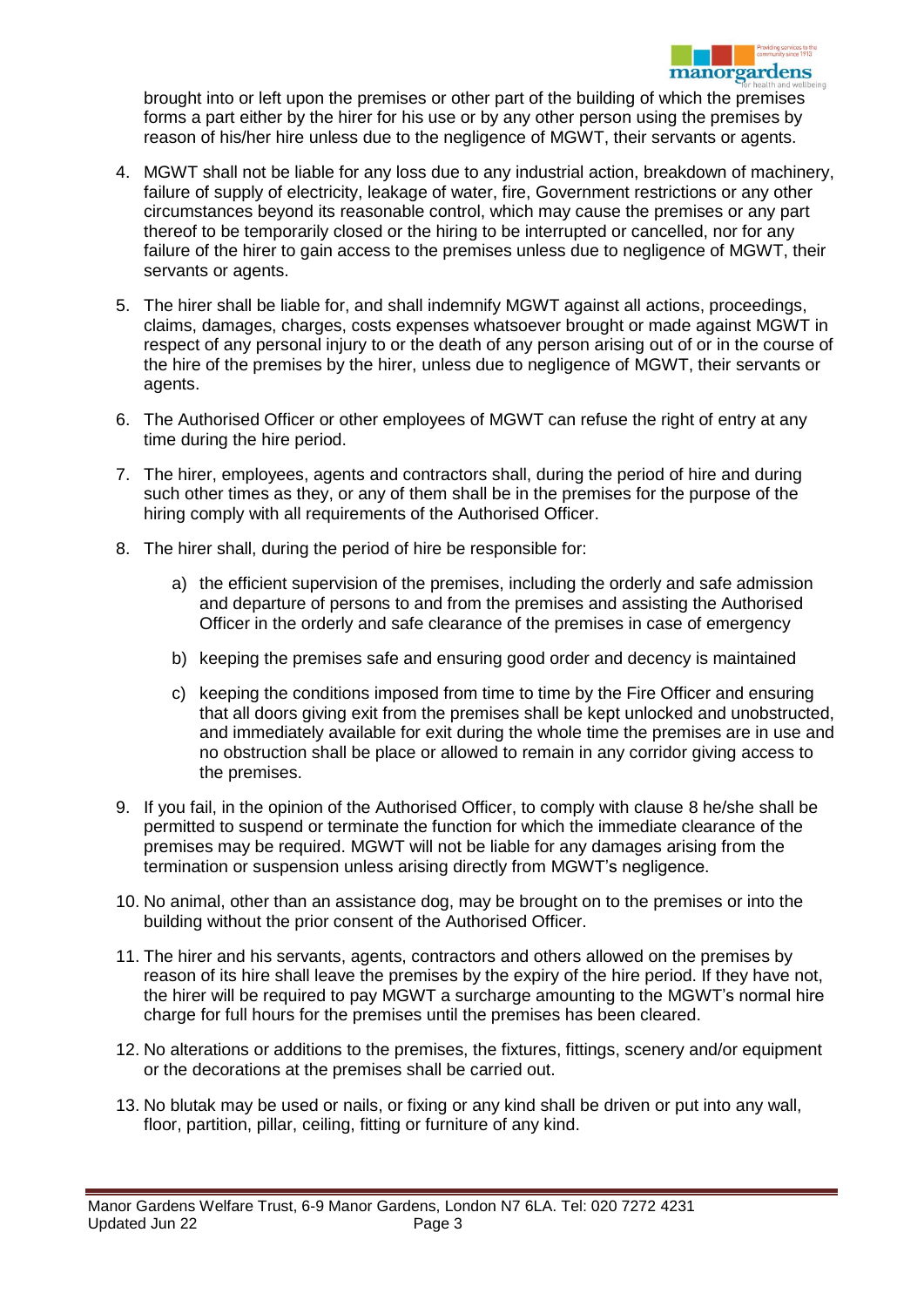- 14. The use of any equipment provided by MGWT is at the risk of the hirer and MGWT will accept no liability or responsibility for it unless any damage to it is due solely to the negligence of MGWT or its employees.
- 15. The hirer shall be wholly liable and responsible for any loss or damage to the premises or any part of it or its fixtures or fittings or to any of MGWT's equipment used by him/her or by persons permitted on the premises by reason of his/her hire.
- 16. No furniture, fittings, or equipment shall be moved or removed by the hirer.
- 17. No bills, placards, posters or notices of any description shall be posted on or against any part of the exterior of the premises or inside the premises.
- 18. The hirer shall not permit the use of any naked lights.
- 19. The hirer shall not bring or permit to be brought onto the premises any weapons, explosives, inflammable material, fireworks or other pyrotechnics not sue or permit the use of any naked lights in any part of the premises.
- 20. The hirer shall not bring or permit to be brought onto the premises any electrical appliance or additional lighting effect without the prior written consent of the Authorised Officer, who may as a condition of his/her consent require that before any such electrical appliance and/or additional lighting effect is used it shall be inspected and approved by a competent electrical engineer nominated by MGWT.
- 21. Alcohol or drugs may not be brought on to or consumed on these premises.
- 22. The hirer shall not be entitled to grant sound, television broadcasting or filming rights without the prior written consent of the Authorised Officer.
- 23. MGWT will, at its own expense, provide for the normal heating and normal lighting of the premises (but not further or otherwise), but shall not be responsible for any failure thereof or defect to the heating and/or lighting or loss or damage resulting therefrom unless due solely to their negligence or the negligence of their servants or agents.
- 24. All furniture, apparatus, appliances, equipment and other supplies brought or sent to the premises by or on behalf of the hirer shall be unloaded, placed in position and removed by the hirer at such time or times as the Authorised Officer may direct.
- 25. The hirer shall not assign or sublet any interest in the premises or any part of it and shall not use the premises for any other purpose than that set out in the contract.
- 26. The hirer shall observe and comply with the terms, conditions, restrictions and requirements of any Act of Parliament, Statutory Instrument, Regulations or Licence under which the premises or any part therefore may be used, and shall not do or permit to be done, or permitted in or about the premises any act or thing whereby such Act of Parliament, Statutory Instrument, Regulations or Licence may be liable to be suspended or forfeited or the renewal or transfer thereof refused or endangered and shall indemnify MGWT and any person in whose name any Licence may be held on their behalf against any loss of revenue, benefits, damages, costs and expenses that may be incurred by then or him/her owing to the breach, non-observance or non-performance of any such terms and conditions and restrictions and requirements aforesaid.
- 27. Cancellation:
	- a) Bookings cancelled between 30 and 21 days of the event will be subject to a cancellation charge of 10% of the total room hire cost.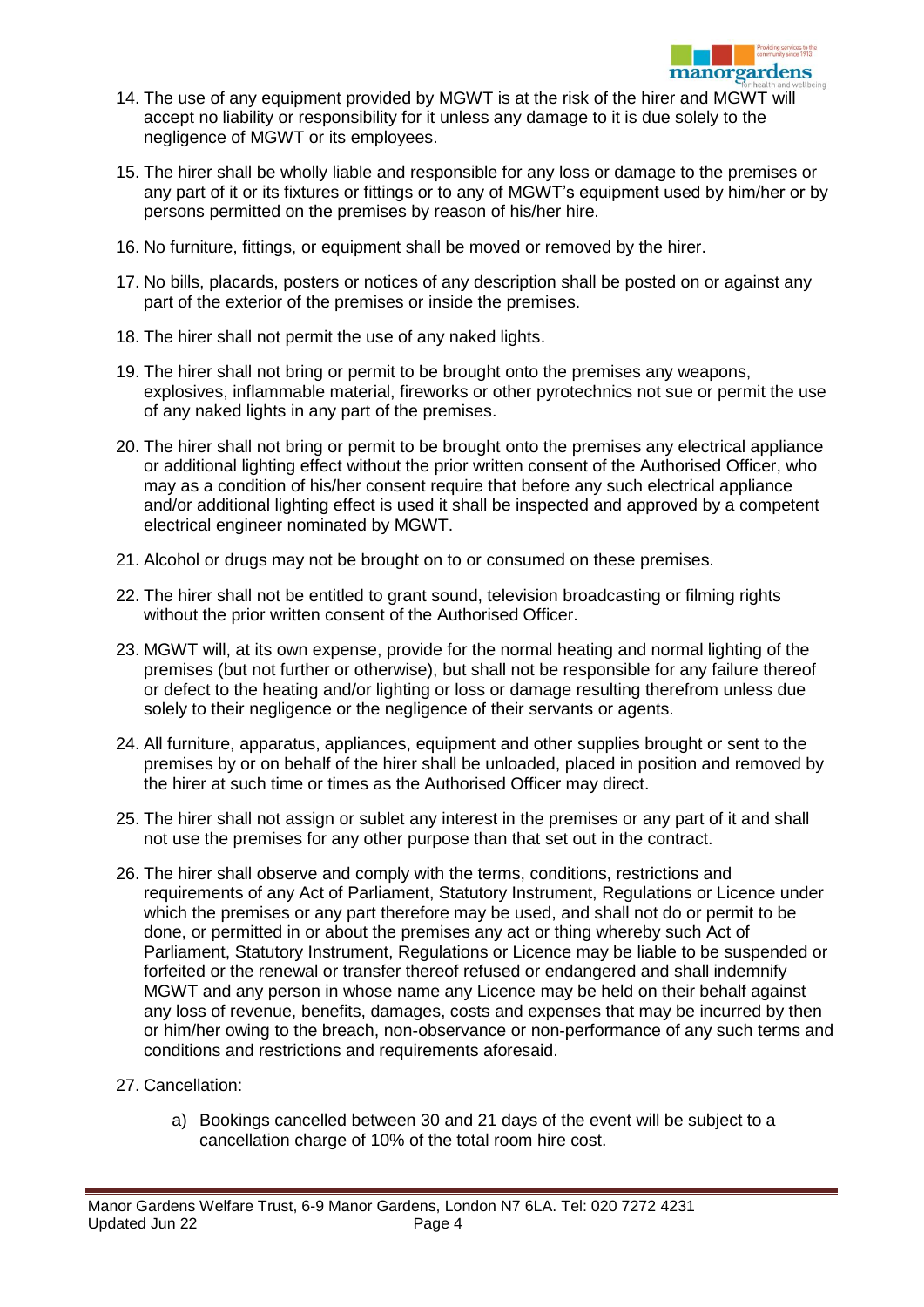

- b) Bookings cancelled between 21 and 14 days before the event will be subject to a cancellation charge of 25% of the total room hire cost.
- c) Bookings cancelled less than14 days before the event will be subject to a cancellation charge of the total room hire cost.
- 28. MGWT may cancel the hiring at any time without stating a reason, and if so MGWT shall refund to the hirer all monies paid by him/her to MGWT, any monies payable for the period of the hire unpaid at the time of cancellation shall cease to be payable unless the cancellation is due to some act or default of the hirer provided always that MGWT shall not be liable to pay any compensation to the hirer in respect of such cancellation.

#### I have read and understood your Terms and Conditions and agree to abide by them.

| Full name    |  |
|--------------|--|
| Organisation |  |
| Address      |  |
| Signature    |  |
| Date         |  |

## PLEASE NOTE

#### Our Guidelines

## Users/hirers of the room will take responsibility for risk assessing the use and activity they are providing.

Training room: Capacity for the room is from 12 – 30 people (no more than 30 people)

DGH meeting room: Capacity for the room is from 10-12 people (no more than 12 people)

Reception space: Open space, One to one space, Open kitchen area

- A record of attendees is maintained

- Ventilation is maintained (windows open) at all times when the room is in use

- Attendees are advised to monitor their health and not attend if they have symptoms of Covid-19; lateral flow testing prior to attendance

- We would request and encourage face covering when in the communal areas of the building (corridors, toilets, and kitchen areas).



NO MUSIC ALLOWED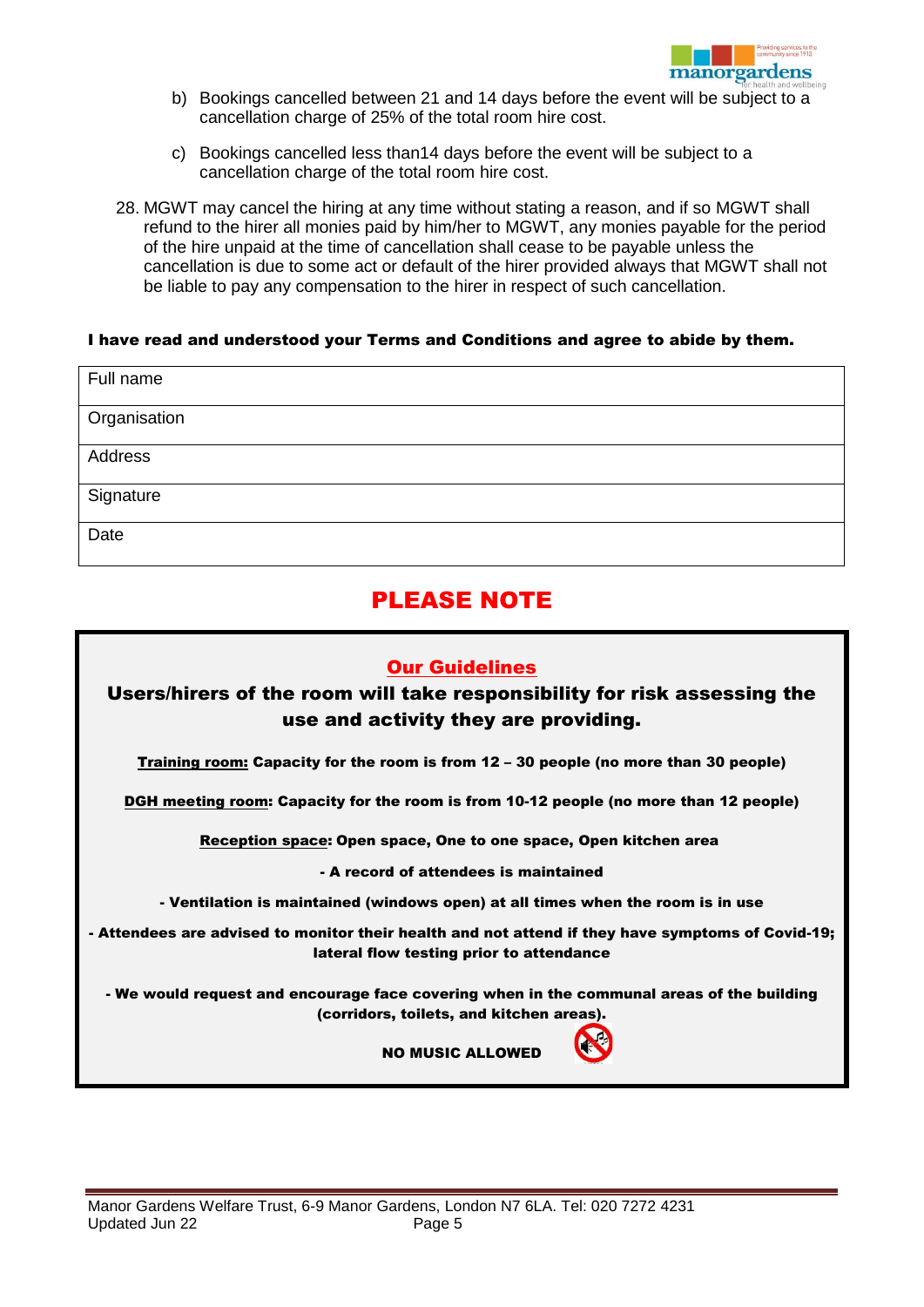

# **Room Hire Booking Form**

| Organisation:                                                                         |                                                               |
|---------------------------------------------------------------------------------------|---------------------------------------------------------------|
|                                                                                       |                                                               |
| <b>Contact Name:</b>                                                                  |                                                               |
| <b>Buyer ID no:</b>                                                                   |                                                               |
|                                                                                       |                                                               |
| <b>Address (for invoice):</b>                                                         |                                                               |
|                                                                                       |                                                               |
| Postcode:                                                                             |                                                               |
| <b>Telephone</b>                                                                      |                                                               |
| <b>Email address:</b>                                                                 |                                                               |
| Date of booking (s):                                                                  |                                                               |
|                                                                                       |                                                               |
| Time of booking:<br>Start:                                                            | Finish:                                                       |
|                                                                                       |                                                               |
| Number of people attending:                                                           |                                                               |
|                                                                                       |                                                               |
| <b>INDOOR HIRE</b>                                                                    |                                                               |
| <b>OTraining Room</b>                                                                 | □The Dame Geraldine Hall meeting room (DGH) [includes a small |
| <b>kitchenette]</b> $\Box$ Reception space: Open space $\Box$ One to one space $\Box$ | Open kitchen area D                                           |
| □HRCC meeting room [includes a small kitchenette]                                     | $\Box$ Other                                                  |
| <b>GARDEN SPACE FOR HIRE</b>                                                          |                                                               |
| □DGH garden space & DGH meeting room (combined)                                       | □Wellbeing garden space                                       |
| ONursery garden space (available only during Term times & Summer holidays)            |                                                               |
|                                                                                       |                                                               |
| Purpose of room hire (brief description):                                             |                                                               |
|                                                                                       |                                                               |
| <b>Organisation website address:</b>                                                  |                                                               |
|                                                                                       |                                                               |
| Name of person responsible on event day:                                              |                                                               |
|                                                                                       |                                                               |
| <b>Contact details (if different):</b>                                                |                                                               |
|                                                                                       |                                                               |
|                                                                                       |                                                               |

The rooms contain folding tables and chairs. Please make sure you book enough time to set them up how you want (Tables or Chairs should not be removed from the Room!)

No keys are required. Code(s) for the building & room will be sent to you by email.

Please note that we require payment in full in advance and within seven days of invoice date (Bacs transfer payment, see below for full details).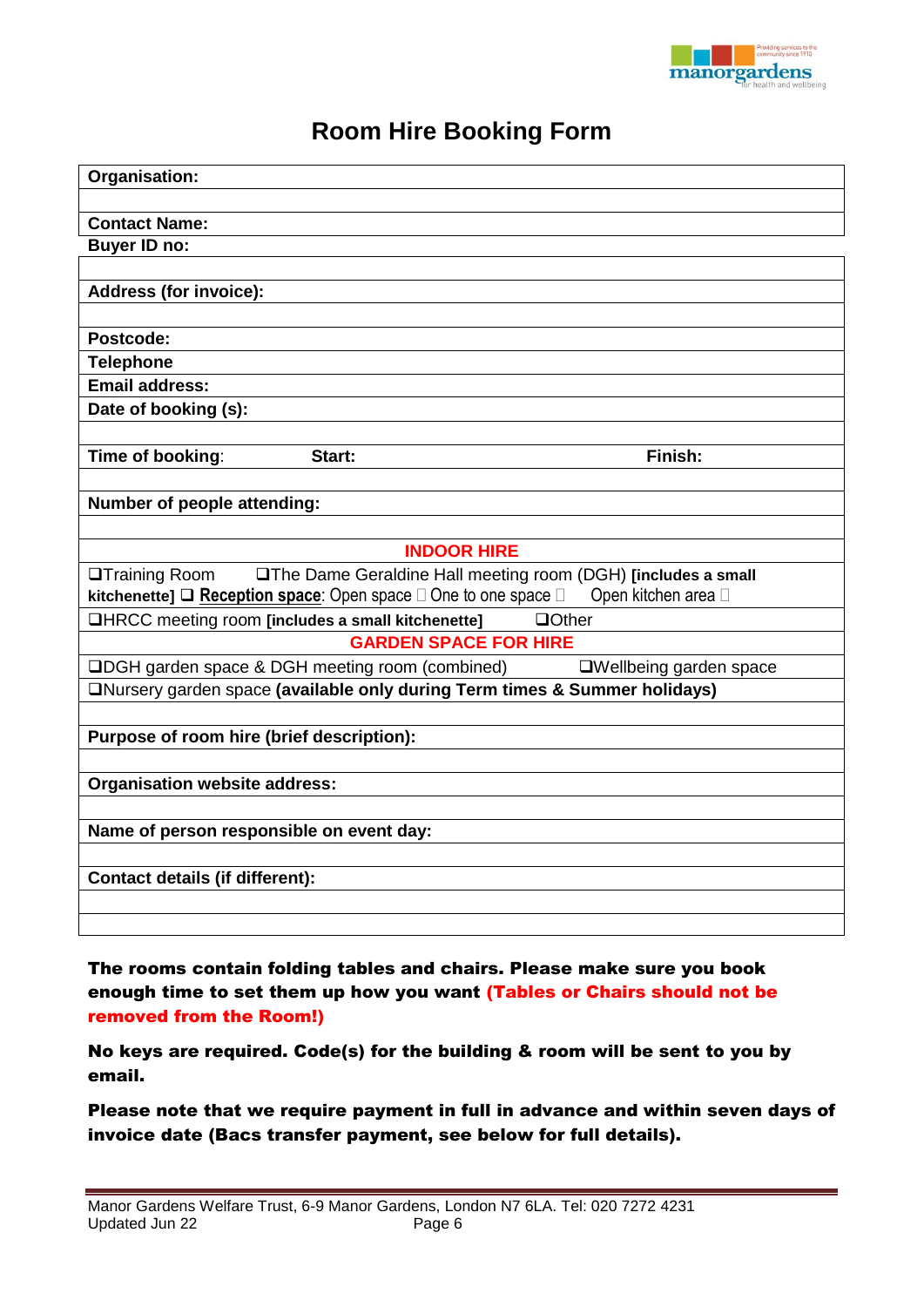

We cannot confirm your booking without a completed Booking & Risk Assessment form.

# **Bank:** HSBC Plc **Sort Code**: 40-03-30 **Account number**: 41168355 **Reference:** Name of organisation

# **Rates April 2022 to March 2023**

**Manor Gardens Centre**

**6-9 Manor Gardens, N7 6LA**

## **Weekdays**

### Training Room

**Capacity: 12– 30 people (620 sq ft)**

| Day rate (8 hours)      | £221 |
|-------------------------|------|
| Half-day rate (4 hours) | £116 |
| Hourly rate             | £37  |

## The Dame Geraldine Hall (DGH)

| Capacity: 10-12 people (500 sq ft) |      |
|------------------------------------|------|
| Day rate (8 hours)                 | £210 |
| Half-day rate (4 hours)            | £110 |
| Hourly rate                        | £34  |

Combined booking of DGH meeting room & garden space £34 per hour

#### Reception space (Open space area, One to one room, Open kitchen area)

| Open Space area   | 35 per hour |
|-------------------|-------------|
| One to one room   | 13 per hour |
| Open kitchen area | 13 per hour |

## **Weekends**

#### Training Room

Day rate (8 hours) E242 Half-day rate (4 hours) E131 Hourly rate £47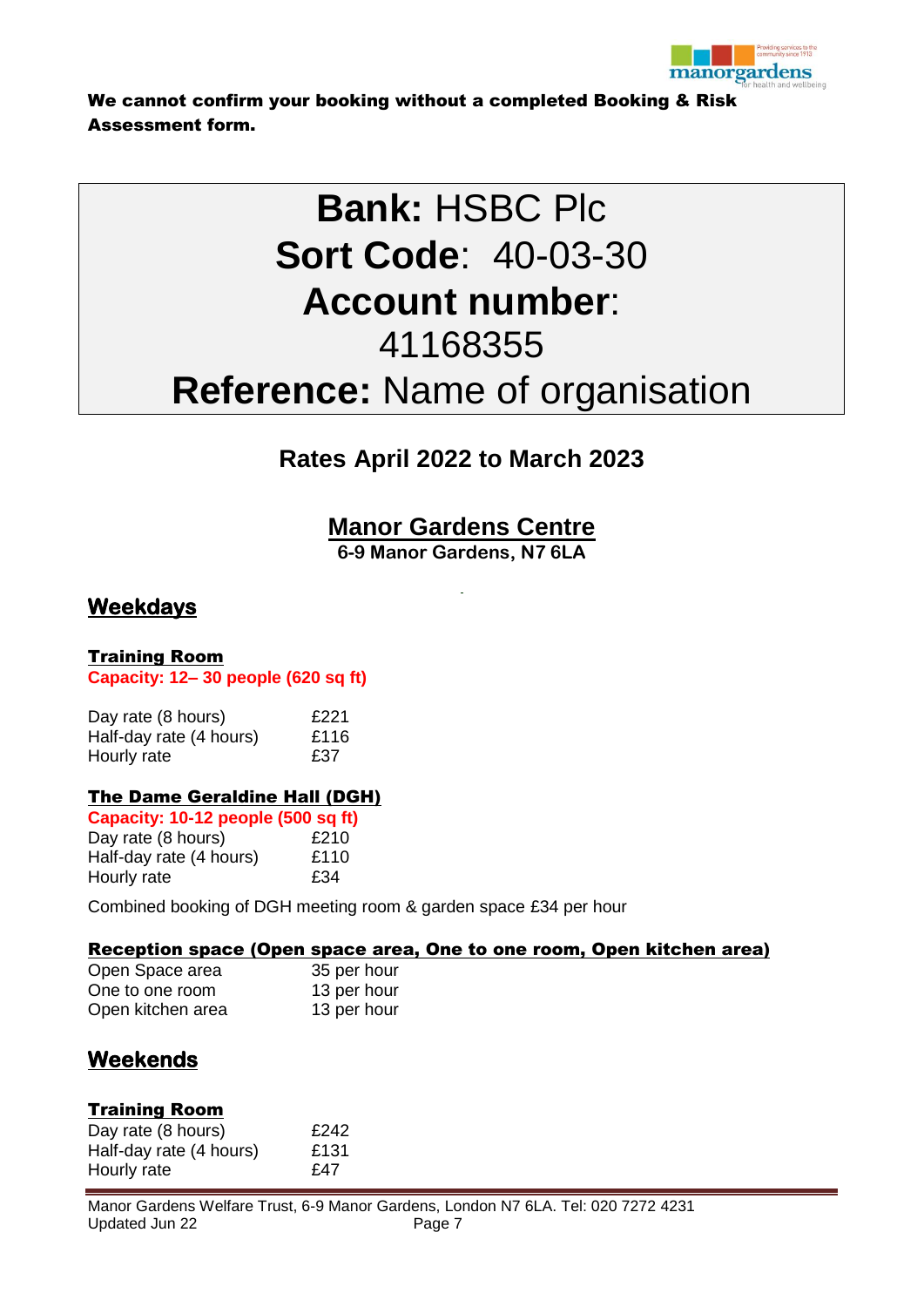

#### The Dame Geraldine Hall (DGH)

| Day rate (8 hours)      | £231 |
|-------------------------|------|
| Half-day rate (4 hours) | £126 |
| Hourly rate             | £42  |

Combined booking of DGH meeting room & garden space £42 per hour

#### Reception space (Open space area, One to one room, Open kitchen area)

| Open Space area   | 45 per hour |
|-------------------|-------------|
| One to one room   | 17 per hour |
| Open kitchen area | 17 per hour |

## Hornsey Road Children's Centre (HRCC)

**8 Tiltman Pl, Hornsey Road, London, N7 7EN 0207 527 2005**

## **Weekdays & Weekends**

#### Meeting Room—HRCC

| <b>Capacity: 6 people</b> | <b>Weekdays</b> | <b>Weekends</b> |
|---------------------------|-----------------|-----------------|
| Day rate (8 hours)        | £158            | £200            |
| Half-day rate (4 hours)   | £86             | £120            |
| Hourly rate               | £23             | £27             |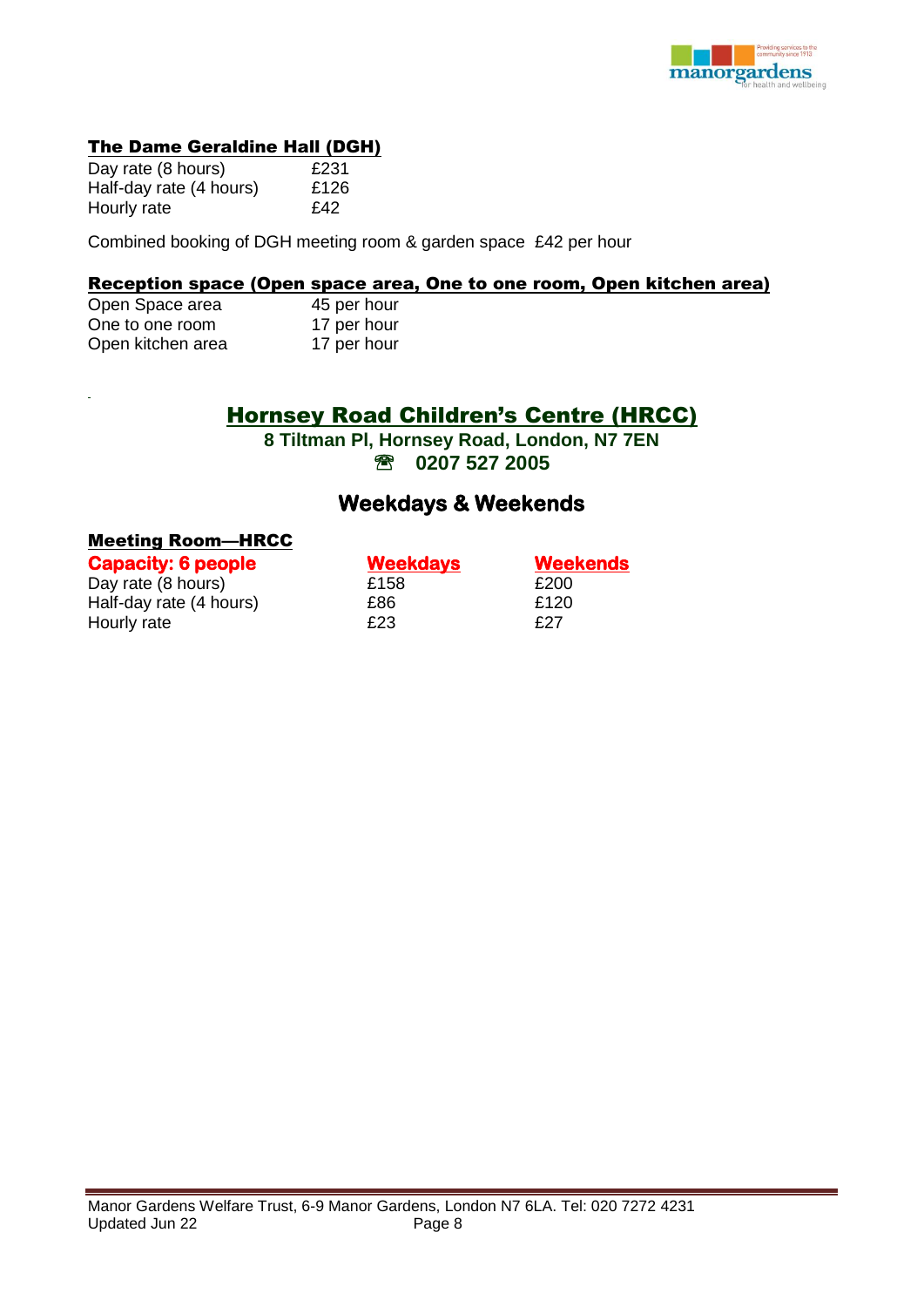

# How to get here

## **Manor Gardens, 6-9 Manor Gardens, London N7 6LA**

**Tube:** Finsbury Park, Holloway Road, Archway **Bus:** 4, 17, 43, 91, 253, 254, 259, 271, 279 **Train:** Finsbury Park, Upper Holloway

Manor Gardens Welfare Trust, Registered Charity Number 1063053

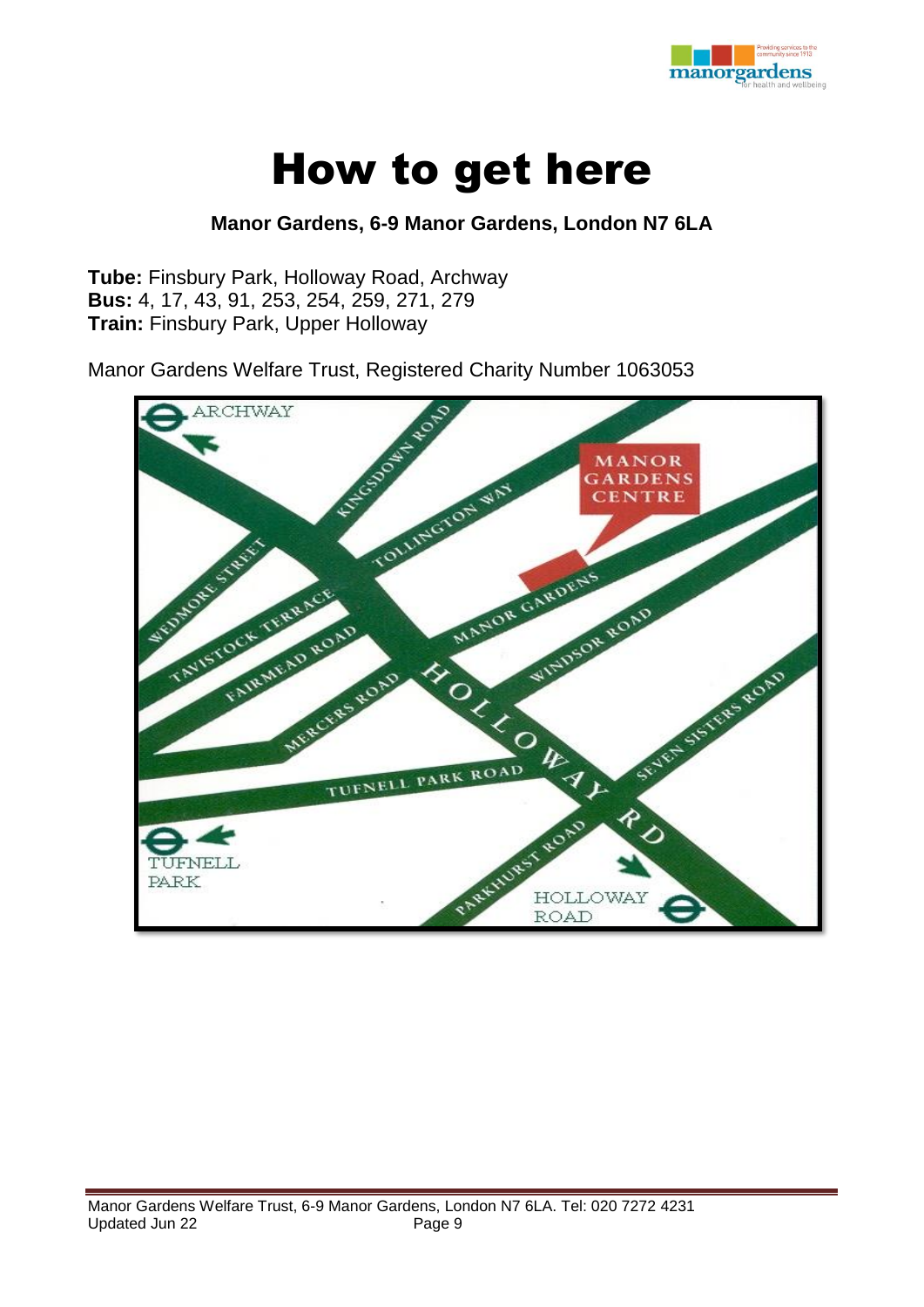

# **Room Hire Risk Assessment Form**

| <b>Name of person completing this Risk Assessment:</b>      |  |
|-------------------------------------------------------------|--|
| <b>Organisation Name:</b>                                   |  |
| Event: Meeting/Training/Workshop/AGM/Other: (please state): |  |
|                                                             |  |
|                                                             |  |
| <b>Address:</b>                                             |  |
|                                                             |  |
|                                                             |  |

| Date(s) required:                                                                                                                                                                            |
|----------------------------------------------------------------------------------------------------------------------------------------------------------------------------------------------|
|                                                                                                                                                                                              |
|                                                                                                                                                                                              |
|                                                                                                                                                                                              |
|                                                                                                                                                                                              |
| Time(s) required:                                                                                                                                                                            |
|                                                                                                                                                                                              |
|                                                                                                                                                                                              |
|                                                                                                                                                                                              |
| <b>Number of people attending:</b>                                                                                                                                                           |
| (Maximum 12-30 people in The Training Room) (Maximum 10-12 people in The Dame Geraldine Hall)<br>(Maximum 6 people in The Meeting HRCC)                                                      |
| <b>Rooms required</b> The Training Room $\Box$ The Dame Geraldine Hall meeting room (DGH) $\Box$<br>Open kitchen area □<br><b>Reception space:</b> Open space $\Box$ One to one space $\Box$ |
| <b>MGC Garden Space:</b> DGH (combined booking DGH meeting room) D<br>Nursery D<br>Wellbeing $\square$                                                                                       |
| HRCC Meeting Room and Others and                                                                                                                                                             |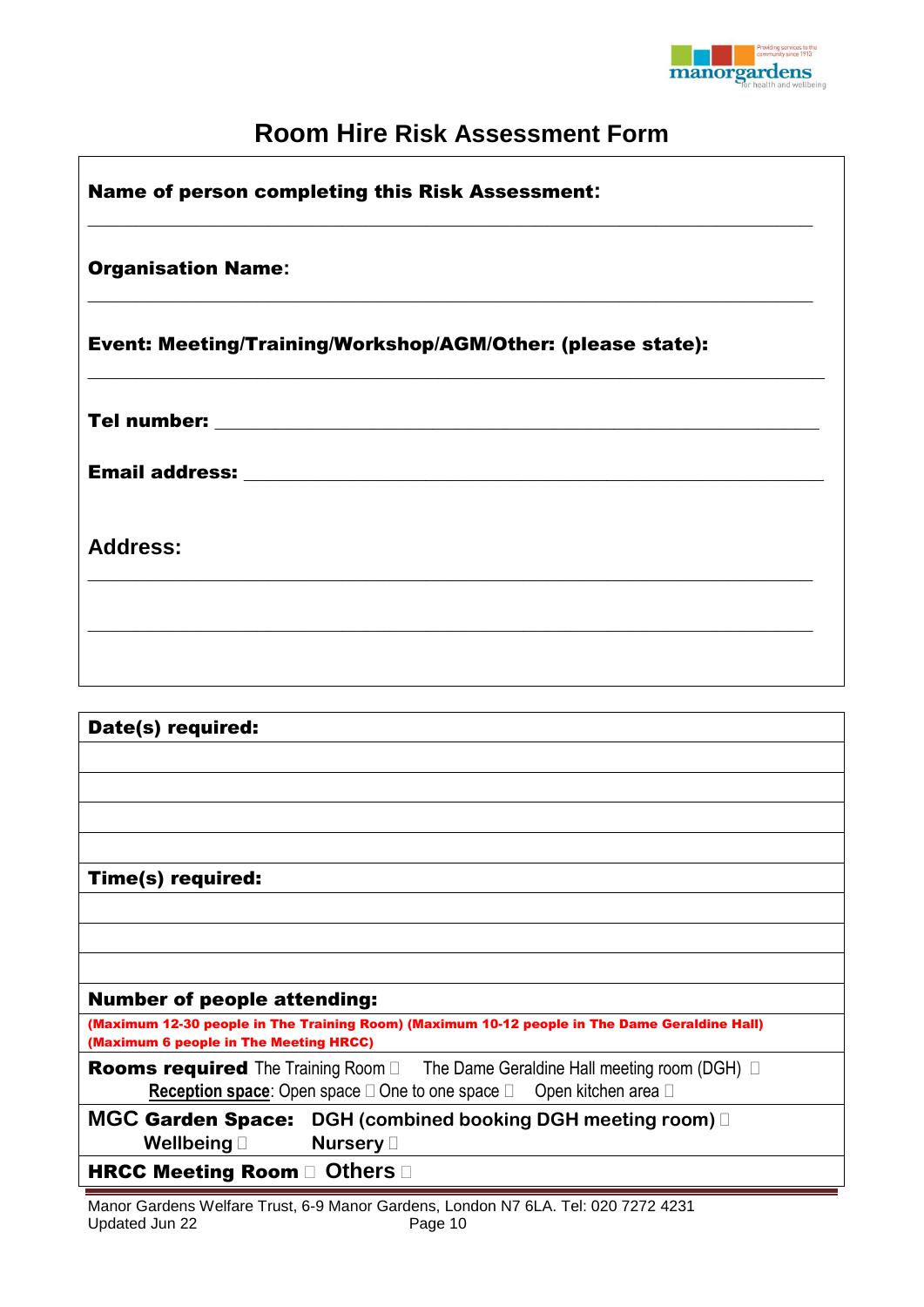

**Refreshments:** you may bring your own food and drinks. Organisers are responsible for disposing of unwanted food etc. and cleaning up.

## INDOOR ROOM HIRE (the following items/equipment is available with

hire at no extra charge): Flipchart stand, flipchart paper & pen, disposable cups, hot water urn, water cooler (hot & cold water).

## ADDITIONAL COST: **IT (Available only in the Training room, hire of audio-visual equipment) for further details email [admin@manorgardenscentre.org](mailto:admin@manorgardenscentre.org)**

| <b>Training Room Hire: audio-</b><br>visual equipment<br>(Please note: available only in the<br><b>Training room)</b> | Full day | Half day | <b>Hourly</b><br>rates |
|-----------------------------------------------------------------------------------------------------------------------|----------|----------|------------------------|
| Hard drive, projector & screen                                                                                        | £100     | £70      | £12.50                 |
| Overhead projector & screen                                                                                           | £60      | £35      | £7.50                  |

## MGC OUTDOOR GARDEN HIRE (available on request):

| Limited amount available:                             |
|-------------------------------------------------------|
| Foldable chairs $\Box$ (please state amount required) |
| Foldable tables $\Box$ (please state amount required) |
| Disposable cups $\Box$ (please state amount required) |

## **1. (a)** Please fill in the Risk Assessment form below and return back to [admin@manorgardenscentre.org](mailto:admin@manorgardenscentre.org) so that we can confirm your booking (s):

|                                                           | <b>AGREE</b> | <b>UNSURE</b> | <b>DISAGREE</b> |
|-----------------------------------------------------------|--------------|---------------|-----------------|
| <b>EXIT &amp; ENTRY POINTS:</b> There is one exit &       |              |               |                 |
| entrance to No.10. Can you confirm the                    |              |               |                 |
| attendees will follow signs, wear face covering &         |              |               |                 |
| queuing if necessary etc.                                 |              |               |                 |
| <b>SOCIAL DISTANCE &amp; CAPACITY: Hired</b>              |              |               |                 |
| <b>Rooms:</b> The Training room can hold 12-30            |              |               |                 |
| people & The Dame Geraldine Hall (DGH) can                |              |               |                 |
| hold 10-12 people. Can you confirm that there             |              |               |                 |
| will be no more than 30 people in the Training            |              |               |                 |
| Room or no more than 12 in The Dame                       |              |               |                 |
| Geraldine Hall (DGH).                                     |              |               |                 |
| Waiting/Common/Patio/Paths/Exterior areas:                |              |               |                 |
| Can you confirm all attendees will wear face              |              |               |                 |
| covering in the communal areas of the building            |              |               |                 |
| (corridors, toilets, and kitchen areas).                  |              |               |                 |
| <b>TOILET:</b> There is 4 toilets in the building (No.10) |              |               |                 |
| & 1 toilet in DGH. Can you confirm that if more           |              |               |                 |
| than one leaves the room to use the bathroom;             |              |               |                 |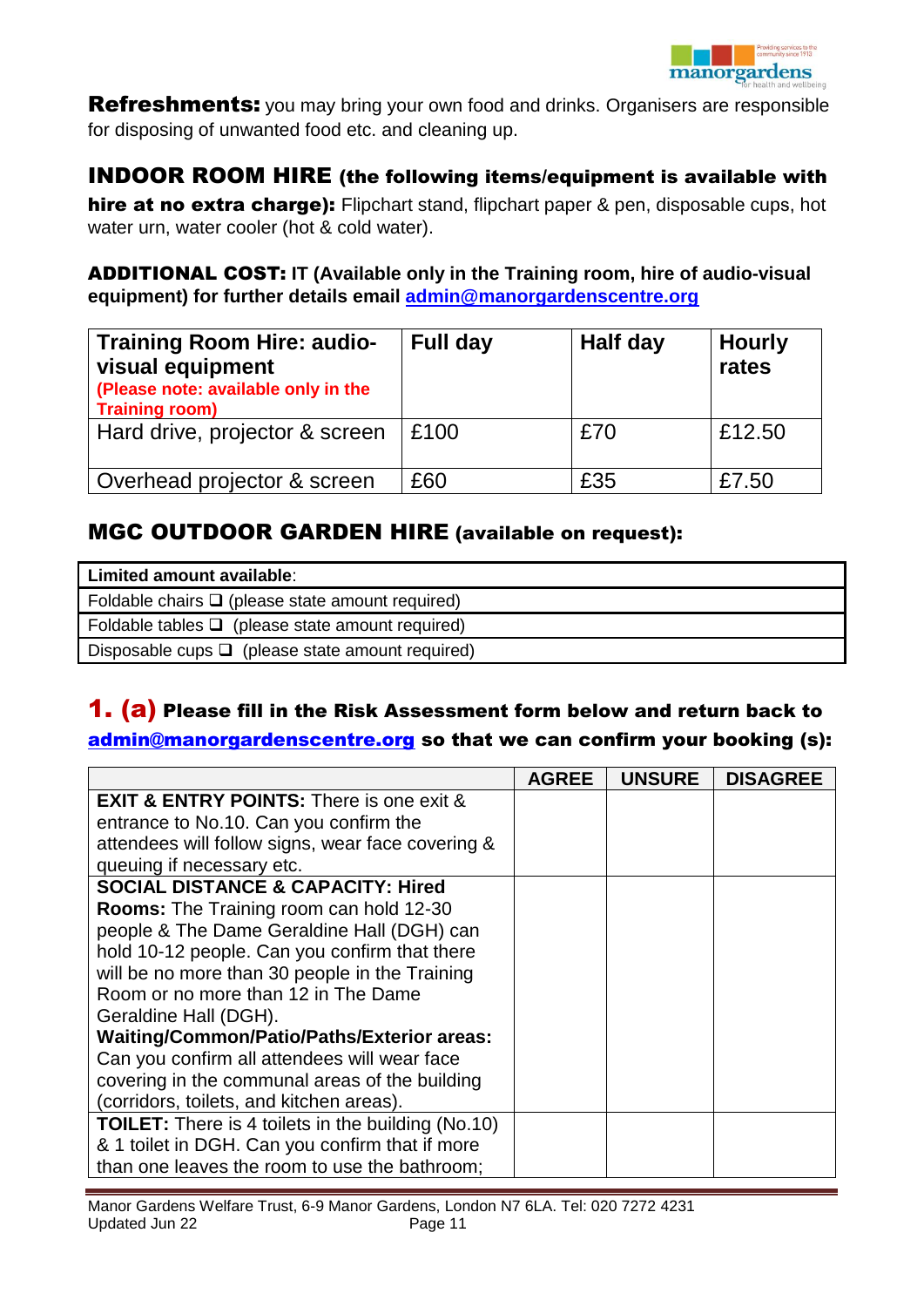

|                                                     | for health and wellbeing |  |  |  |  |
|-----------------------------------------------------|--------------------------|--|--|--|--|
| they will practice social distance and queue        |                          |  |  |  |  |
| outside. Practice appropriate hygiene.              |                          |  |  |  |  |
| <b>HYGIENE &amp; FACE COVERINGS: Can you</b>        |                          |  |  |  |  |
| confirm that outside of the room in common          |                          |  |  |  |  |
| areas all attendees will wear face covering and     |                          |  |  |  |  |
| practice appropriate hygiene.                       |                          |  |  |  |  |
| <b>TRANSPORT &amp; PARKING:</b> We have parking     |                          |  |  |  |  |
| facilities (first come first serve), If attendees   |                          |  |  |  |  |
| attend via public transport they will wear face     |                          |  |  |  |  |
| covering and practice appropriate hygiene           |                          |  |  |  |  |
| practices.                                          |                          |  |  |  |  |
| <b>CLEANING:</b> We have cleaners cleaning before   |                          |  |  |  |  |
| and after each booking. Can you confirm that        |                          |  |  |  |  |
| anything food, drinks etc. brought into the room    |                          |  |  |  |  |
| will be disposed and cleared by yourself after the  |                          |  |  |  |  |
| booking.                                            |                          |  |  |  |  |
| I confirm that the details on this form are correct |                          |  |  |  |  |
|                                                     |                          |  |  |  |  |
| Signed:                                             | Date:                    |  |  |  |  |
|                                                     |                          |  |  |  |  |
|                                                     |                          |  |  |  |  |

1 (b). **Considering the information, you have review and reflected on in** 1 (a). **please complete the below table reflecting further on any potential hazards.** 

| <b>What are</b><br>the<br>hazards? | <b>Who</b><br>might be<br>harmed<br>& how? | <b>What are</b><br>your<br>doing to<br>controls<br>the risk? | What<br>further<br>action do<br>you need<br>to take to<br>control the<br>risks? | Who needs<br>to carry out<br>the action? | <b>Action</b><br>by<br>when? | <b>Done</b> |
|------------------------------------|--------------------------------------------|--------------------------------------------------------------|---------------------------------------------------------------------------------|------------------------------------------|------------------------------|-------------|
|                                    |                                            |                                                              |                                                                                 |                                          |                              |             |
|                                    |                                            |                                                              |                                                                                 |                                          |                              |             |
|                                    |                                            |                                                              |                                                                                 |                                          |                              |             |